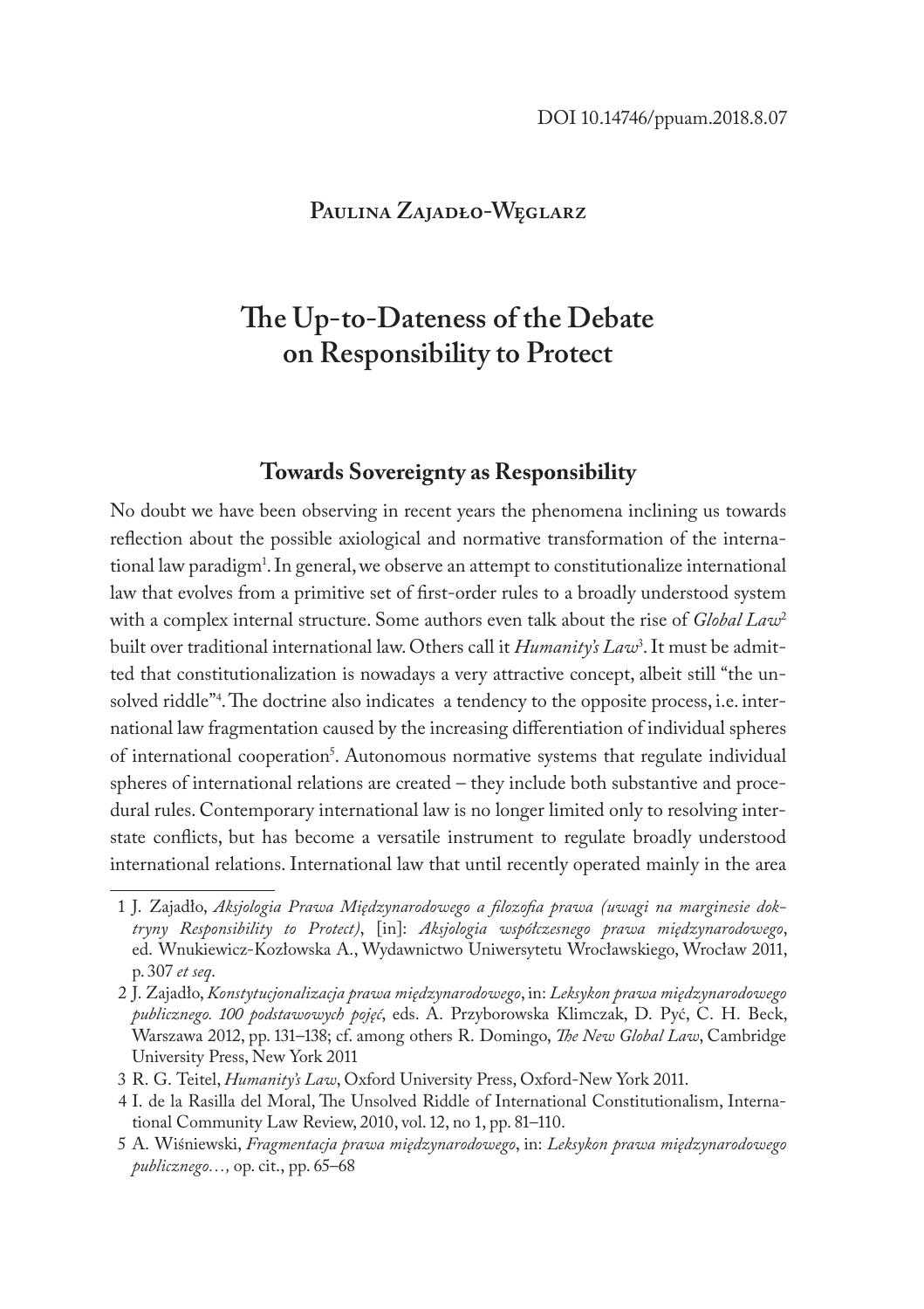#### 98 | Adam Mickiewicz University Law Review

of law dogmas must, if it wants to be effective, also open up to other areas of knowledge: ethics, the philosophy of law, political philosophy, theory of international relations etc.<sup>6</sup> Revaluation of the sovereignty rule is certainly the most frequently contested attempt to revise the fundamental categories of international law. It seems that joint actions undertaken by international communities to solve problems concerning risks to peace or security or infringements of human rights occur against the legal nature of sovereignty that forms an integral part of the fundamental rules of international law. The number of advocates of a new theory of state sovereignty in international relations is nearly the same as the number of those who oppose all changes. However, it must be strongly emphasized that the responsibility to protect principle does not endanger state autonomy; just the opposite – as Kofi Annan, the Secretary-General of the United Nations claimed, it rather supports and strengthens state autonomy. Despite multi-faceted links between the international community and the ongoing development of international law, the sovereignty principle still remains the core category of international relations. We observe, however, progress in the process of changes and R2P is one of its hallmarks. The role of the state is not based solely on supreme authority and absolute self-governance (to refer to Cezary Berezowski's rhetoric), but it also generates responsibility. Moreover, the doctrine more and more openly tends to empower the individual, although it provides an individual only with selected elements of the capability to participate in international relations'. Some are even of the opinion that an international community as a whole should be deemed a holder of rights<sup>8</sup>.

# **From an Idea to the Official Doctrine**

The *Responsibility to Protect* concept was created as the result of an initiative of a group of intellectuals. Initially it was a reaction to problems resulting from the clash between fundamental principles of international law, such as the equality of sovereignty between nations, non-interference in their internal affairs, the use of force in inter-state relations, and the need to protect and comply with human rights. A problematic intervention in Kosovo was the pretext for attempts to re-interpret former positions concerning the prohibition on both formulating threats and the use of force in inter-state relations. In its definition of the term *responsibility to protect*, the ICISS report made reference – terminologically – to the sovereignty as responsibility concept formulated by Francis M. Deng

<sup>6</sup> J. Zajadło, *Aksjologia prawa międzynarodowego*…, p. 8.

<sup>7</sup> A. Peters, *Humanity as A and Ω* [Omega] *of Sovereignty*, European Journal of International Law, 2009, vol. 20, no 3, pp. 513–544.

<sup>8</sup> A. A. C. Trynidade, *International Law for Humankind*, Brill, Boston-Leiden 2010, pp. 275–288; in particular chapter XI *Humankind as a Subject of International Law*.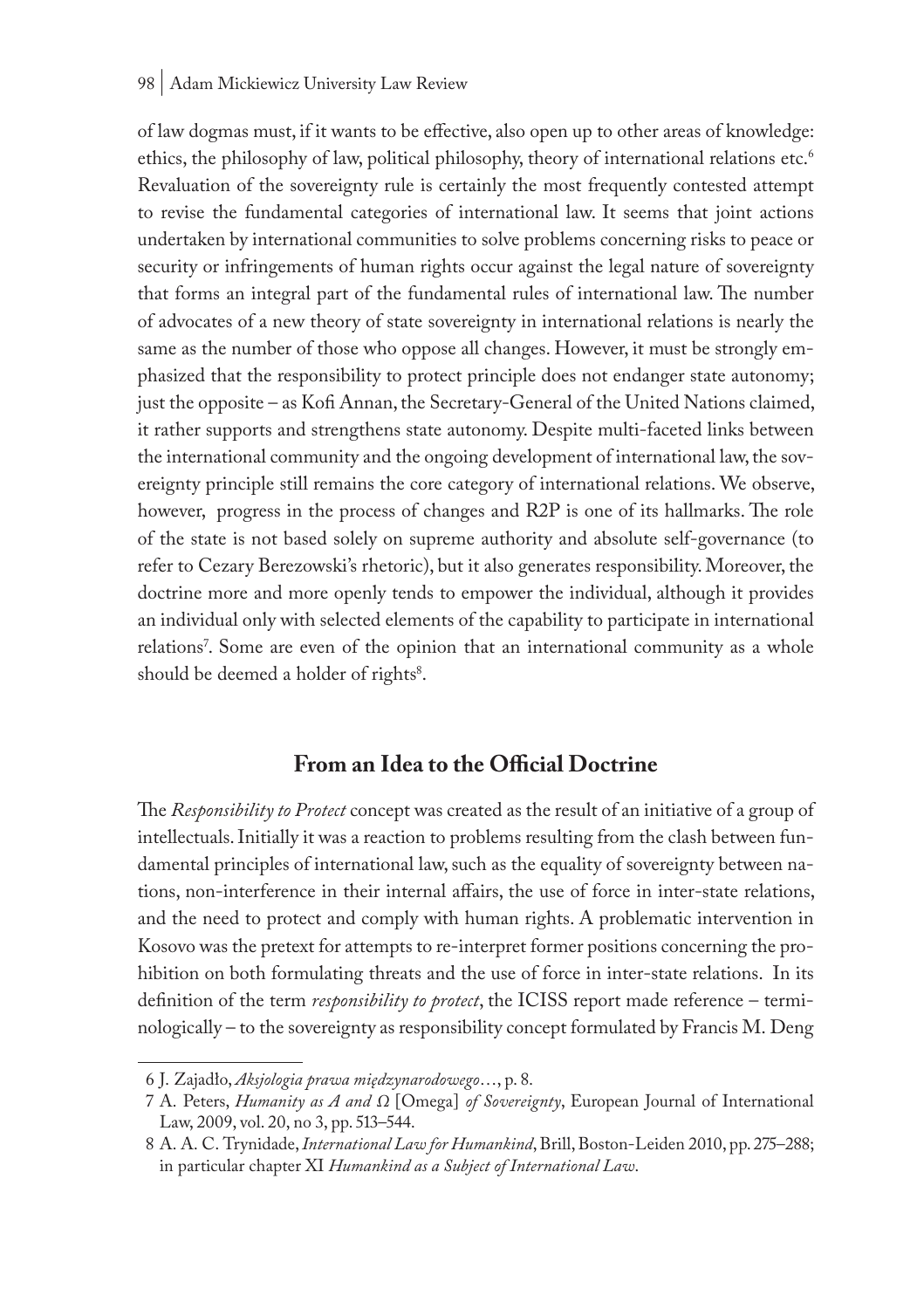(the then Representative of Internally Displaced, later the Secretary-General's Special Advisor on the Prevention of Genocide), and – conceptually – to the humanitarian intervention concept, which makes use of the premises derived from the just war theory. The report authors postulated a re-conceptualization of the whole debate on the use of force and humanitarian intervention and, in order to change the perspective, proposed a new formula of responsibility: responsibility to prevent, responsibility to react and responsibility to rebuild. The unfortunate timing of the end of the work on the report – a few days before the terrorist attacks on the USA of September 11th – justified the concern that R2P would die a natural death. When the whole world was engaged in the war with terrorism and the war in Afghanistan it was difficult to popularize such an innovative idea. Some even predicted the end of humanitarian intervention<sup>9</sup>. However, the concept that initially seemed to be only an idea proposed by a group of scholars, soon transformed into one of the most dynamically developing theories of modern international relations. If we compare the effectiveness of theCommissions established to solve contemporary global problems, only the World Commission on Environment and Development headed by Gro Harlem Brundtland achieved a success similar to that of ICISS in implementing its concepts: "The role that international or independent commissions have played in linking ideas and institutions has not received the attention it merits. The names of many of the key commissions, often best remembered by the individuals who headed them – Brandt, Palme, Brundtland, Carlsson/Ramphal, for example – continue to be recognized. But the impact of commissions – what they have achieved, and how they have done it, both individually and collectively  $-$  has been too often neglected"<sup>10</sup>. The analysis of the growth dynamics shows the international community's quickly progressing acceptance of the new idea. The enthusiasm for the concept was seen for the first time at the 2005 World Summit (i.e. four years after the idea's formulation) – R2P was included in the Summit Outcome Document. It must be noted that the concept ceased to be the topic for the solely theoretical considerations of a group of experts, as it was used to express the position of the United Nations member states – even if only in the form of non-binding arrangements. Some even recommended including the responsibility to protect principle in the official UN doctrine<sup>11</sup>.

<sup>9</sup> T. G. Weiss, *The Sunset of Humanitarian Intervention? The Responsibility to Protect in the Unipolar Era, Security Dialog,* 2004, vol. 35, no 2 ; N. MacFarlane, C. J. Thielking, T. G. Weiss, *The Responsibility to Protect: is anyone interested in humanitarian intervention?*, Third World Quarterly, 2004, vol. 25, no. 5; Sung-han Kim, *The End of Humanitarian Intervention?*, Orbis A Journal of World Affairs, 2003.

<sup>10</sup> More about it – vid. *International Commissions and The Power Of Ideas*, eds. R. Thakur, A. F. Cooper, J. English, United Nations University Press, New York 2005, p. X.

<sup>11</sup> Jerzy Zajadło wrote that "Something that just yesterday seemed to be a chimera of intellectuals, today is an official doctrine of the United Nations, and tomorrow may become a binding legal norm" in: J. Zajadło, *Konstytucjonalizacja prawa międzynarodowego*, Państwo i Prawo, 2011,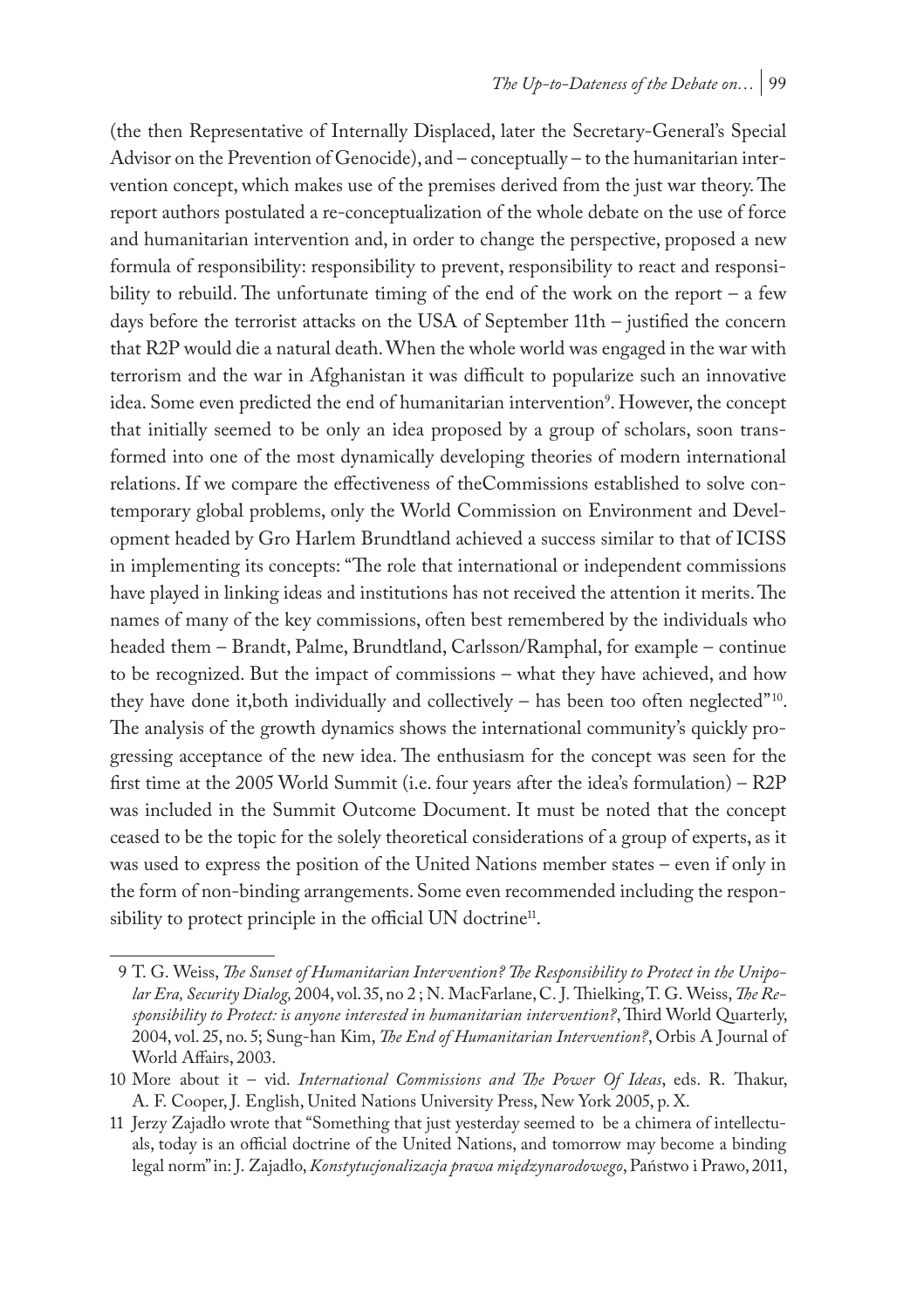## **Internal R2P Dynamics**

Further development of the concept was only a matter of time – the idea started to live a life of its own. Numerous international documents and rich literature referred to states' responsibility for the protection of their citizens and the international community's responsibility for its reactions to the violations of citizens' rights. However, R2P dynamics meant not only acceleration in time, but also changes in the concept structure. In the initial version proposed by the ICISS report, responsibility to protect rested primarily with the state. Only if the state is unwilling or unable to perform its duties, or is the author of violations itself, is the responsibility to protect shifted to the international community. Eventually the responsibility to protect means not only the responsibility to undertake action, but also to prevent and rebuild. Extended work conducted within the UN system and numerous discussions held at the General Assembly meetings revealed the states' doubts concerning individual elements of the concept. In 2009 the Secretary-General presented the *Implementing the Responsibility to Protect* report, which included a thorough interpretation of Summit Outcome Document paragraphs and created a new vision of the responsibility to protect concept. The modified R2P version took into account a theory added to three responsibility pillars adopted by ICISS: to prevent, to react, and to rebuild<sup>12</sup>. The first pillar outlines that it is primarily the state that is responsible for protecting its populations from genocide, war crimes, ethnic cleansing and crimes against humanity. The second pillar asserts that the international community should help states to protect their populations. And finally, it is the international community that is responsible for a timely and decisive response aimed at crime prevention if a state is manifestly failing to protect its population.

## **External R2P Institutionalization**

The fact of active institutionalization of the R2P concept and the development of infrastructure around it is also unparalleled. Two new offices for R2P effective development and implementation were established: the Special Adviser of the Secretary-General on the Prevention of Genocide13 and the Special Adviser of the Secretary-General on the Responsibility to Protect<sup>14</sup>. Moreover, numerous international structures have been established that cooperate on the popularization of the R2P concept. Civil society organ-

vol. 3, p. 17; R. J. Hamilton, *The Responsibility to Protect: From Document to doctrine – but what of implementation*?, Harvard Human Rights Law Journal, 2006, vol. 19, pp. 289–297.

<sup>12</sup> More about it – vid. A. J. Bellamy, *Global Politics and the Responsibility to Protect: From Words to Deeds*, Routledge, London-New York 2011, pp. 35 *et seq*.

<sup>13</sup> Initially held by Francis M. Deng; then, from July 2012, by Adam Dieng.

<sup>14</sup> Initially held by Edward C. Luck; then, from 2012, by Jennifer Welsh; now, from 2016, by Ivan Šimonović.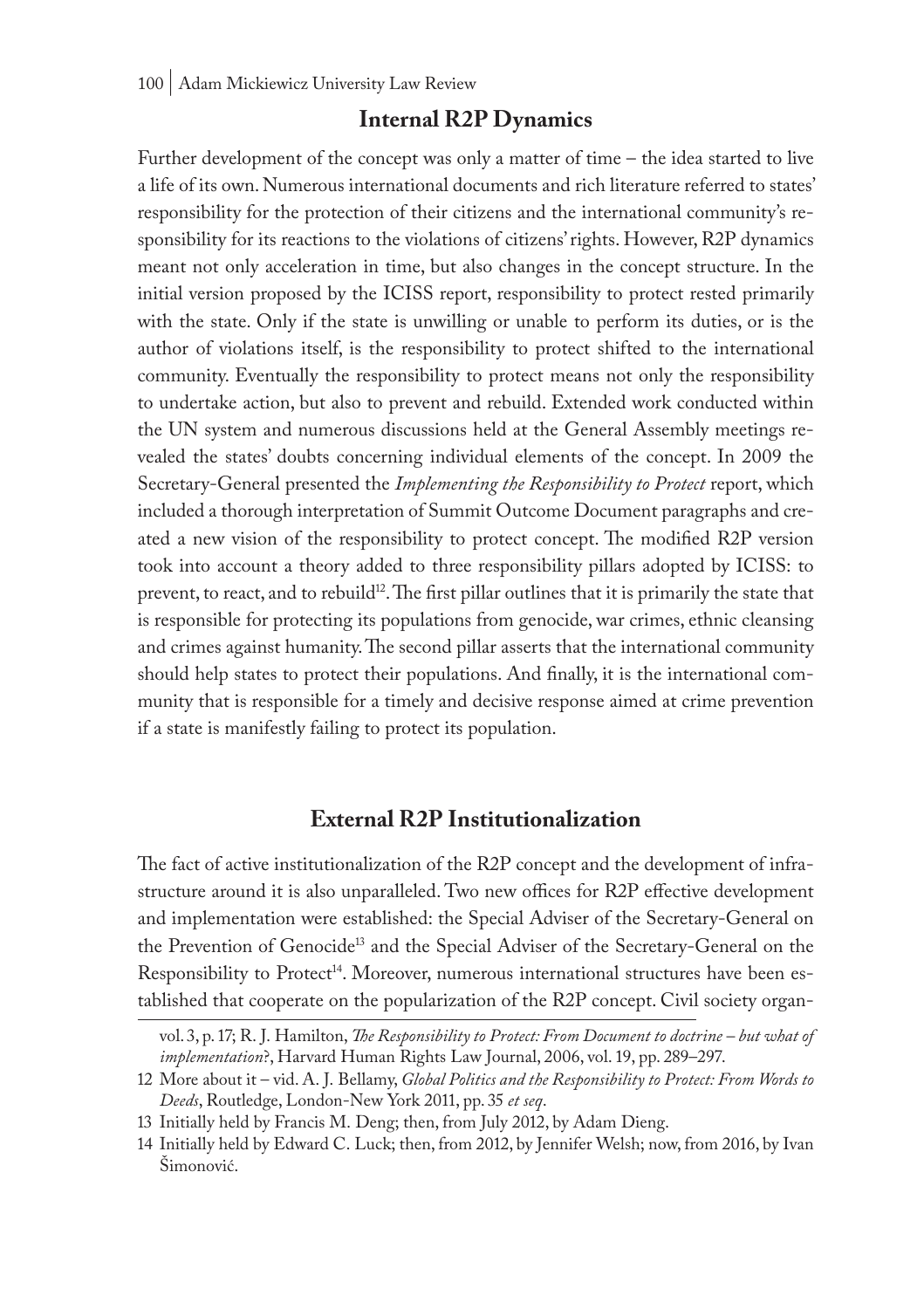isations, such as the Global Centre for the Responsibility to Protect and the International Coalition for the Responsibility to Protect, as well as non-governmental regional organisations, such as the Asia-Pacific Centre for the Responsibility to Protect, have been established to actively support R2P development. The concept is also popularized on a virtual basis – in the form of the www.responsibilitytoprotect.org website and the *Global Responsibility to Protect Journal* published since 2009. Numerous direct and indirect references to R2P in the UN documents cited above, Security Council resolutions in particular, are undoubtedly expressions of the concept's institutionalization on a normative level.

## **Risks and Deficiencies**

Opinions about the *Responsibility to Protect* concept take both the form of praise and criticism. Even if we acknowledge all the above-mentioned positive aspects and advantages of R2P, it is hard to ignore the risks that may result from the erroneous interpretation of the concept or its overuse for instrumental purposes, as well as its deficiencies connected with the still unresolved problem of the gap between the legality and legitimacy of the use of force in international relations. The new world order offers an equal number of benefits and risks. The theory – initially only intellectually challenging – started to gain normative characteristics. It must be remembered, however, that it is still an idea that requires a great deal of work before it is effectively realized. Thus, many postulates *de lege ferenda* are still formulated. The risk that the concept might be used for inappropriate purposes is still high. In the past there were several attempts to use R2P in situations that did not fulfil the prerequisites of legitimacy. In 2008 the government of Russia invoked the responsibility to protect concept in the context of its military intervention in Georgia – the Russian authorities claimed that there was a direct risk of crime against the populations of South Ossetia and that they initiated action solely out of humanitarian motives. The analysis of the Russo-Georgian War shows that an intervention under R2P pretext should fulfil three main prerequisites. Firstly, Russia's claim that it protected its own citizens in another country did not fulfil the responsibility to protect criterion and could only be used as the grounds for self-defence. Secondly, the scale and the range of Russian actions undertaken there far exceeded the limits of direct protection of peoples against human rights violations. And thirdly, the lack of unanimous consent of the United Nations Security Council's permanent members means there is a lack of legal authorisation to use force under the framework of the Responsibility to Protect. Thus, in this case no criteria were fulfilled that could justify the use of the R2P concept. References to R2P were also made in the context of a humanitarian disaster, after the destruction caused in Myanmar in May 2008 by Cyclone Nargis. Opinions differ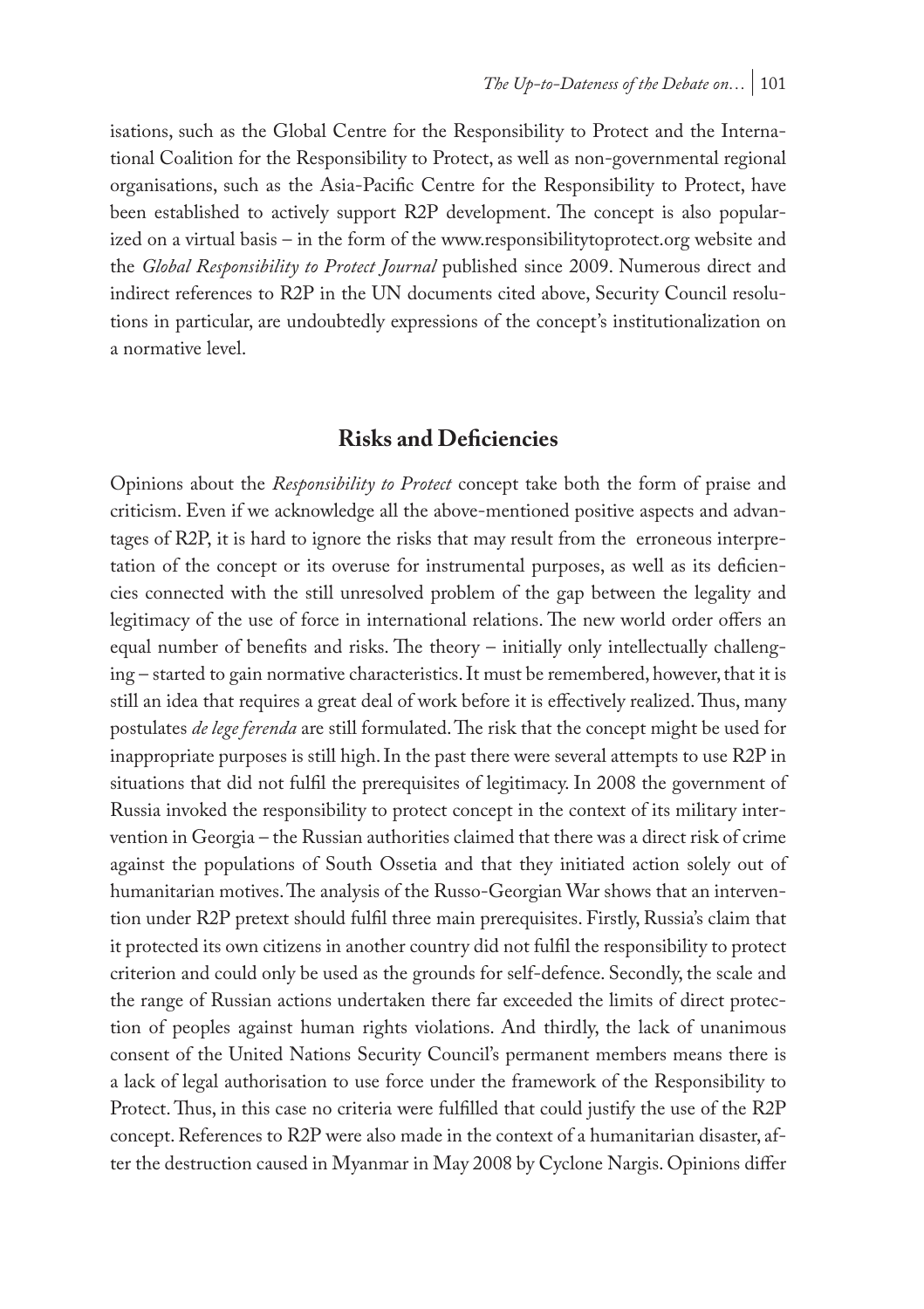#### 102 | Adam Mickiewicz University Law Review

in this case. On the one hand, Bernard Kouchner, the ex-Minister of Foreign Affairs of France, invoked R2P and justified its application due to the occurrence on a mass scale of suffering, hunger and death. It must be remembered, however, that the responsibility to protect has been limited to four crimes and this catalogue should not be extended. Ramesh Thakur acknowledged that it is inadequate to refer to R2P in the context of the Myanmar crisis: "I can think of no better way to damage R2P beyond repair in Asia and most of the rest of the developing world than have the humanitarian assistance delivered into Burma backed by Western soldiers fighting in the jungles of Southeast Asia again"15. The risk occurs also in the situation when the concept has initially fulfilled criteria of legality, but as a result of its application has lost the legitimacy of the international community – as happened in the case of Libya. Thus, there is both a risk the concept will be used for inadequate purposes, like in case of Georgia and Myanmar, and a risk that concept expansion will be used during interventions that have already been undertaken, as in case of Libya where the concept evolved from the need to protect civil population to the intention to change the regime and call Muammar Gaddafi to account. At the same time we must notice the positive influence of R2P on the United Nations Security Council – the Council suggested that its members not use their veto rights in situations that do not endanger their interests. However, the problem of the authorization of military action by the Security Council is still unresolved and returns every now and again. Thus, it is hard to envision the future of the *Responsibility to Protect* concept.

Observation of current events in the world (in Libya, Syria, and Ukraine, among others) leads to the sad conclusion that the risk of constant arguments and never-ending conflicts of various aetiology is inevitable. That is why Gareth Evans is of the opinion that the perspective of the ineffectiveness of international community's reactions may cause frustration, disappointment and disgust<sup>16</sup>. Although he optimistically notices at the same time that the R2P principle is universally supported and the only thing that is missing is its actual application in the most difficult situations. Nevertheless, the responsibility to protect concept – so innovative and controversial in its premises – rather than lose its value, gains in importance in the eyes of the international community and gradually leads to a legal theory being formed<sup>17</sup>. We still can hope that current international law will gradually support and incorporate the R2P concept and the international

<sup>15</sup> Cited from: *Cyclone Nargis and the Responsibility to Protect Myanmar/Burma Briefing no. 2* of 16 May 2008, Asia-Pacific Center for the Responsibility to Protect, available at http://www. responsibilitytoprotect.org/legacyDownload.php?module=uploads&func=download&file Id=539.

<sup>16</sup> G. Evans, *The evolution of the Responsibility to Protect: from concept and principle to actionable norm*, in: *Theorising the Responsibility to Protect*, eds. R. Thakur, W. Maley, Cambridge University Press, Cambridge 2015, p. 37.

<sup>17</sup> M. Hakimi, *Toward a Legal Theory on the Responsibility to Protect*, The Yale Journal of International Law 2014, vol. 39, no. 2, pp. 247–281.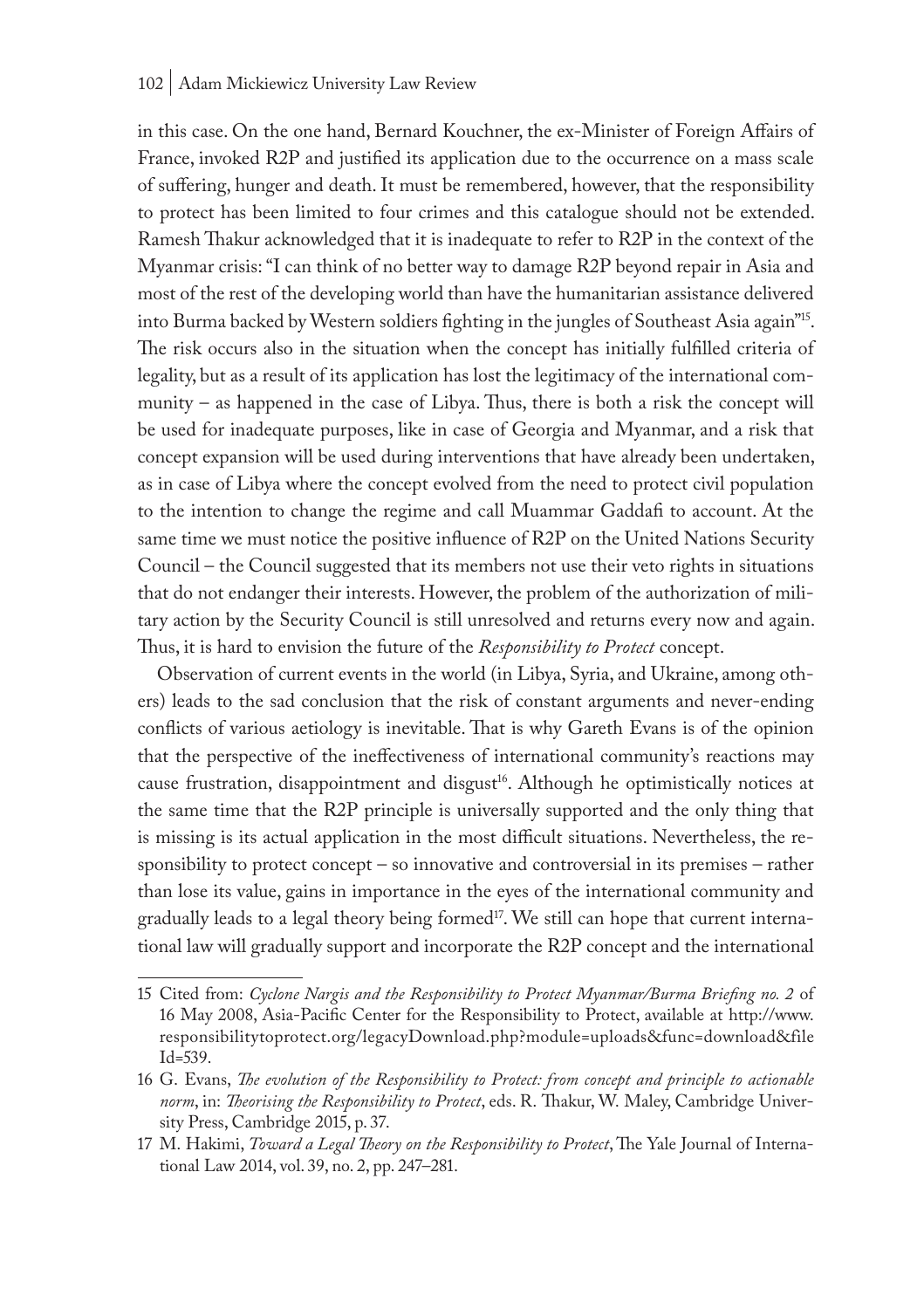community will show a greater enthusiasm for establishing a legal framework for the concept and determining the correct guidelines for its application.

### **The Up-to-Dateness of the Debate in the Literature**

Numerous publications concerning R2P are the best illustration of the fact that it is a very topical subject. The analysis of all doctrinal issues focusing on new challenges for contemporary international law would go far beyond the scope of this article; that is why it is advisable to limit our considerations to key trends in the international discourse on R2P.

Firstly, we observe a visible change in the international law paradigm. It can be seen in the symptomatic titles of selected works: *The Responsibility to Protect (R2P): A new Paradigm of International Law?18*, *The Responsibility to Protect in International Law. An*  emerging paradigm shift<sup>19</sup>, or *Theorising the Responsibility to Protect<sup>20</sup>* edited by Ramesh Thakur (one of the "fathers" of R2P concept) and William Maley.

Secondly, more and more often we hear that a moral norm transforms into a legal one21. Although the conclusions of the 2005 World Summit (paragraphs 138 and 139 of the Outcome Document) are perceived as *soft law* at its best<sup>22</sup> or an *opinio iuris* expression of the collective action of states in the spirit of the newly formed R2P norm<sup>23</sup>, it is hard to deny that at present the implementation of the norm has got the features of a legal norm. When reviewing the development of the R2P concept, its implementation and the institutional engagement of the international community, Gareth Evans clearly sees the concept evolving towards an operating norm<sup>24</sup> and Luke Glenville demonstrates that R2P clearly affects the actions of states, particularly in situations when military intervention is taken into account<sup>25</sup>.

- 22 J. Welsh, *Norm Contestation and the Responsibility to Protect*, Global Responsibility to Protect, vol. 5, no. 4, p. 376.
- 23 A. Bloomfield, *Resisting the Responsibility to Protect*, in: *Norm Antipreneurs and the Politics of Resistance to Global Normative Change*, eds. A. Bloomfield, S. V. Scott, Routledge, London-New York 2017, pp. 20–39.

<sup>18</sup> P. Hilpold, *The Responsibility to Protect (R2P): A new Paradigm of International Law?*, Brill, Leiden-Boston 2014.

<sup>19</sup> S. Breau, *The Responsibility to Protect in International Law An emerging paradigm shift*, Routledge, London-New York 2016.

<sup>20</sup> *Theorising the Responsibility to Protect*, eds. R. Thakur, W. Maley, Cambridge University Press, Cambridge 2015.

<sup>21</sup> P. G. Ercan, *Debating the Future of the 'Responsibility to Protect': The Evolution of a Moral Norm*, Palgrave Macmillan, London 2016.

<sup>24</sup> G. Evans, op. cit., p. 16–37.

<sup>25</sup> L. Glenville, *Does R2P matter? Interpreting the impact of a norm,* Cooperation and Conflict, Vol. 51, no. 2, pp.184–199.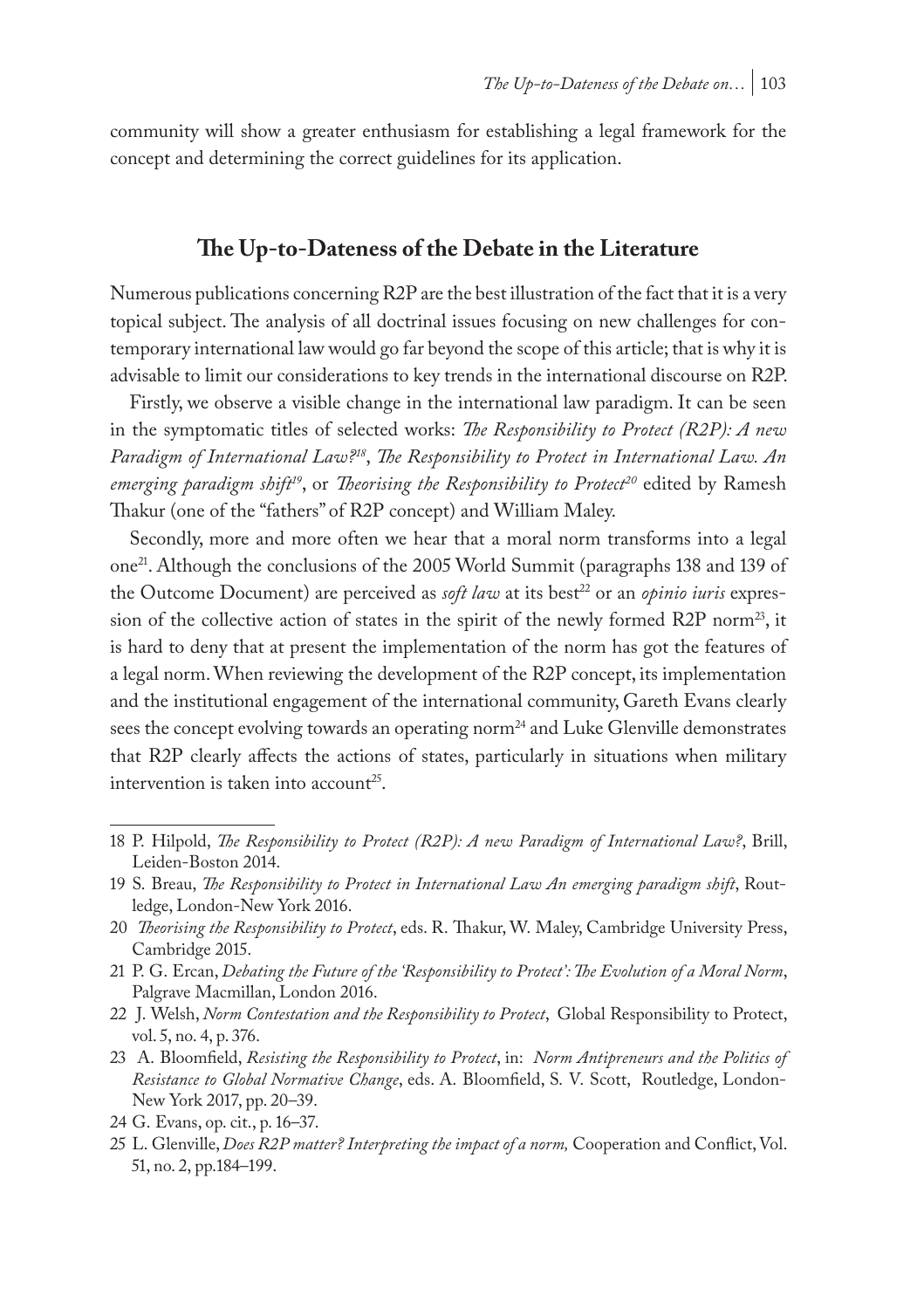#### 104 | Adam Mickiewicz University Law Review

Thirdly, the international community makes increasingly effective use of the instruments it has got at hand to apply the third pillar of R2P<sup>26</sup> (i.e. responsibility to react): economic sanctions, arms embargoes, targeted diplomatic sanctions, effective international criminal law jurisdiction, cooperation with regional and sub-regional organisations, and, as a last resort, force measures authorized by the Security Council. Tragic events occurring nowadays (e.g. in Libya, Syria, the Central African Republic – to mention just a few of them) show an urgent need to conduct discussion on the effectiveness of creating and using practical instruments for the application of the R2P third pillar. The authors of *The Responsibility to Protect and the Third Pillar27* collective publication attempt to analyze the operationalization of the responsibility to protect norms within the third pillar: its legitimacy, proportionality, and effectiveness of undertaken actions: "Pillar three of the Responsibility to Protect (RtoP) focuses on the international community's responsibility to take 'timely and decisive action' to prevent and halt genocide, ethnic cleansing, war crimes and crimes against humanity in those instances where a state is unable or unwilling to protect its own populations. A range of tools have been devised to aid in this 'timely and decisive action': economic sanctions, international criminal trials and, most controversially, the use of force. The recent crises that have erupted in places such as Libya, Syria and the Central African Republic highlight the continued relevance of the RtoP debate, but it also gives rise to the need to better understand the processes, opportunities and risks involved in moving from the RtoP as a norm to its operationalization under the third pillar. Important questions related to the timeliness, legitimacy, proportionality and effectiveness of pillarthree responses need fleshing out and critically analyzing. Furthermore, there is further scope in apprehending how third pillar activities interact with, and mutually affect, the first and second pillars, and preventive and re-building initiatives aimed at avoiding pillar-three situations from occurring in the first place".

And finally, the application of R2P concept on the regional level stirs a growing interest – the African continent and the African Union as a regional organisation are the best examples here. In the literature this tendency can be seen in the publication entitled *Humanitarian Intervention and the AU-ECOWAS Intervention Treaties Under International Law28*. It seems to be an understandable trend, because at such a level it is sometimes easier to achieve ef-

<sup>26</sup> *Implementing the Responsibility to Protect*, the third pillar of the R2P concept defined in the Report of the Secretary-General of 20 January 2009 concentrates on the responsibility of the international community for timely and decisive response aiming at the prevention and stopping of genocide, ethnic cleansing, war crimes, and crimes against humanity if a state is manifestly failing to protect its population.

<sup>27</sup> *The Responsibility to Protect and the Third Pillar. Legitimacy and Operationalization*, eds. D. Fiott, J. Koops, Palgrave Macmillan, 2015, p. 1.

<sup>28</sup> J. M. Iyi, *Humanitarian Intervention and the AU-ECOWAS Intervention Treaties Under International Law. Towards a Theory of Regional Responsibility to Protect*, Springer International Publishing, 2016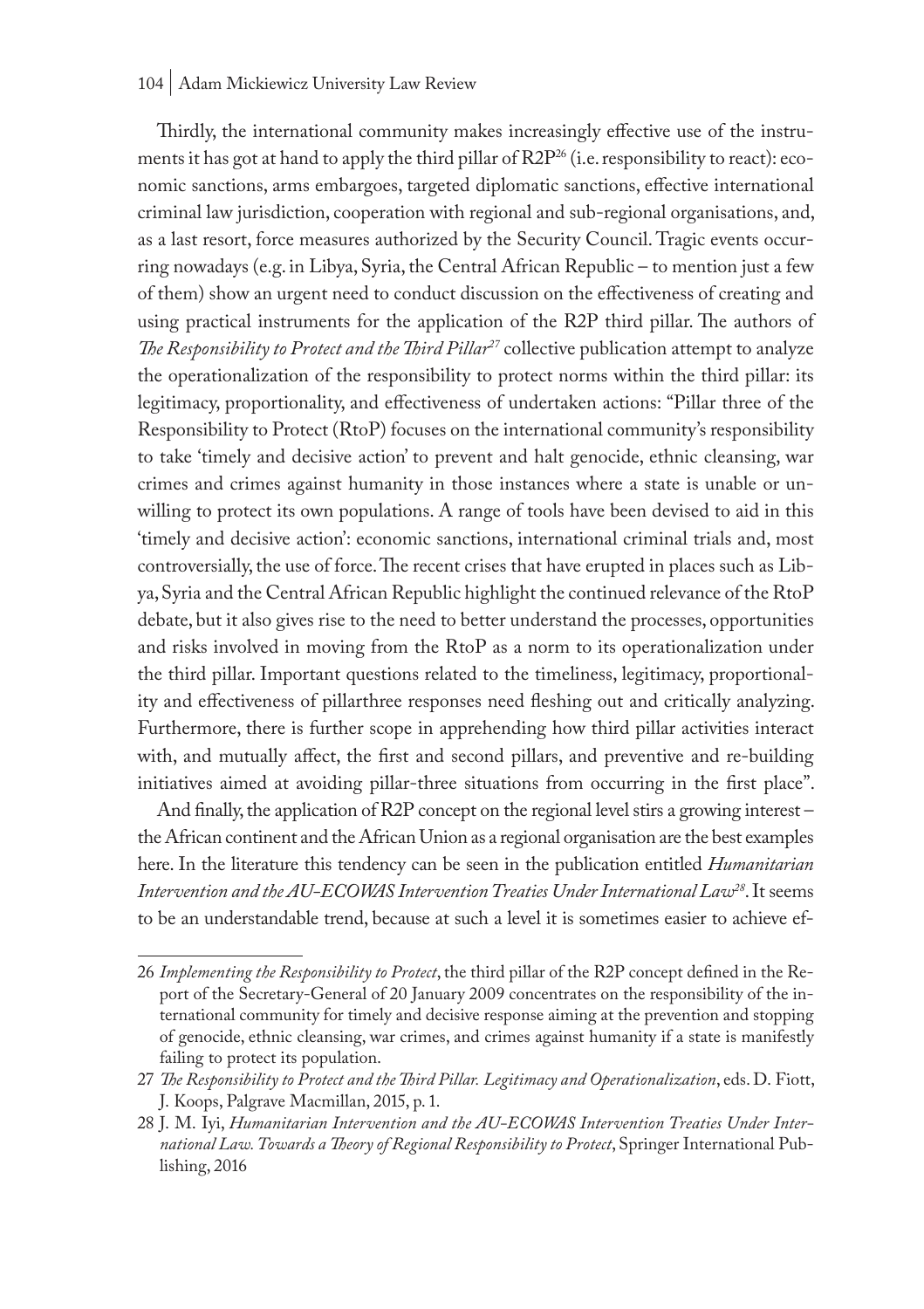fective operationalization among states connected by the same culture, tradition or level of economic or political development: "Thus, by the dawn of the twenty-first century, just as the ICISS was working to reconceptualise sovereignty, ECOWAS and the African Union (successor to the OAU) were revising the legal framework of collective security in their respective constitutive documents. But the old debates largely remained. The tension between sovereignty and human rights protection, the legality of unauthorised use of force by regional organisations and the legitimacy of the contemporary international legal order in the face of the failure to protect people from genocide and other mass atrocity crimes dominated the debates. In most of these debates, Africa's conflict zones often provided the analytic framework for evaluating the effectiveness of the UN in responding to mass atrocities and the role of international law in the process. The broad consensus in the assessments by the different commissions and studies mentioned above was that the existing system was not effectively responding to the protection of populations from gross violations of human rights within states and that there was an urgent need for reform. The new approach to collective security by ECOWAS and the AU were feeding into this lacuna. However, the legal basis of this AU and ECOWAS approach calls for examination as it raises several legal issues with respect to the UN Charter law on the use of force although the approach may well become the paradigm for future action on the Responsibility to Protect (R2P)"29.

#### **Literature**

- Bellamy A. J., *Global Politics and the Responsibility to Protect: From Words to Deeds*, Routledge, London–New York 2011.
- Bloomfield A., *Resisting the Responsibility to Protect*, *Norm Antipreneurs and the Politics of Resistance to Global Normative Change*, eds. A. Bloomfield, S. V. Scott, Routledge, London–-New York 2017.
- Breau S., *The Responsibility to Protect in International Law An emerging paradigm shift*, Routledge, London–New York 2016.
- de la Rasilla del Moral I., *The Unsolved Riddle of International Constitutionalism*, "International Community Law Review", 2010, vol. 12, no 1.

Domingo R., *The New Global Law*, Cambridge University Press, New York 2011.

- Ercan G., *Debating the Future of the 'Responsibility to Protect': The Evolution of a Moral Norm*, Palgrave Macmillan, London 2016.
- Evans G., *The evolution of the Responsibility to Protect: from concept and principle to actionable norm*, *Theorising the Responsibility to Protect*, eds. R. Thakur, W. Maley, Theorising the Responsibility to Protect, Cambridge University Press, Cambridge 2015.

<sup>29</sup> Ibidem, p. 4.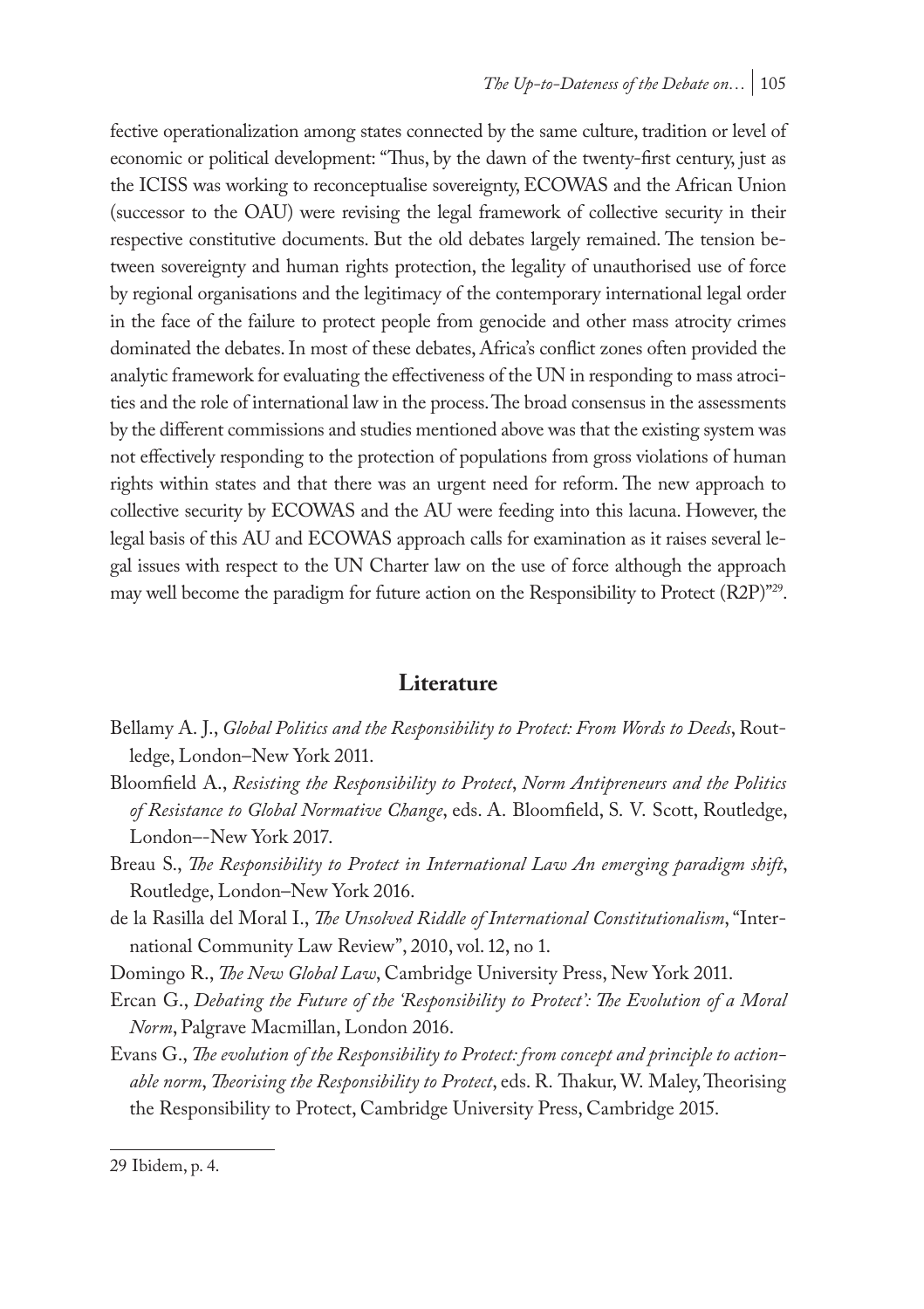- Hakimi M., *Toward a Legal Theory on the Responsibility to Protect*, The Yale Journal of International Law 2014, vol. 39, no. 2.
- Hamilton R. J., *The Responsibility to Protect: From Document to doctrine but what of implementation*?, "Harvard Human Rights Law Journal", 2006, vol. 19.
- Hilpold P., *The Responsibility to Protect (R2P): A new Paradigm of International Law?*, Brill, Leiden–-Boston 2014.
- Zajadło J., *Konstytucjonalizacja prawa międzynarodowego*, *Leksykon prawa międzynarodowego publicznego. 100 podstawowych pojęć*, eds. A. Przyborowska Klimczak, D. Pyć, C. H. Beck, Warszawa 2012.
- Iyi J. M., *Humanitarian Intervention and the AU-ECOWAS Intervention Treaties Under International Law. Towards a Theory of Regional Responsibility to Protect*, Springer International Publishing, 2016.
- Glenville L., *Does R2P matter? Interpreting the impact of a norm,* "Cooperation and Conflict", vol. 51, no. 2.
- MacFarlane N., Thielking C. J., Weiss T. G., *The Responsibility to Protect: is anyone interested in humanitarian intervention?*, "Third World Quarterly" 2004, vol. 25, no. 5.
- Peters A., *Humanity as A and Ω* [Omega] *of Sovereignty*, "European Journal of International Law" 2009, vol. 20, no 3.
- Sung-han Kim, *The End of Humanitarian Intervention?*, Orbis A Journal of World Affairs, 2003.
- Teitel R. G., *Humanity's Law*, Oxford University Press, Oxford-New York 2011.
- *The Responsibility to Protect and the Third Pillar. Legitimacy and Operationalizatio*, eds. D. D. Fiott, J. Koops, Palgrave Macmillan, 2015.
- *Theorising the Responsibility to Protect*, eds. R. Thakur, W. Maley, Cambridge University Press, Cambridge 2015.
- Trynidade A. A. C., *International Law for Humankind*, Brill, Boston–Leiden 2010.
- Weiss T. G., *The Sunset of Humanitarian Intervention? The Responsibility to Protect in the Unipolar Era, Security Dialog,* 2004, vol. 35, no. 2.
- Welsh J., *Norm Contestation and the Responsibility to Protect*, Global Responsibility to Protect, vol. 5, no. 4.
- Wiśniewski A., *Fragmentacja prawa międzynarodowego*, *Leksykon prawa międzynarodowego publicznego. 100 podstawowych pojęć*, eds. A. Przyborowska Klimczak, D. Pyć, C. H. Beck, Warszawa 2012.

Zajadło J., *Konstytucjonalizacja prawa międzynarodowego*, "Państwo i Prawo", 2011, vol. 3.

Zajadło J., *Aksjologia Prawa Międzynarodowego a filozofia prawa (uwagi na marginesie doktryny Responsibility to Protect)*, *Aksjologia współczesnego prawa międzynarodowego*, ed. A. Wnukiewicz-Kozłowska, Wydawnictwo Uniwersytetu Wrocławskiego, Wrocław 2011.